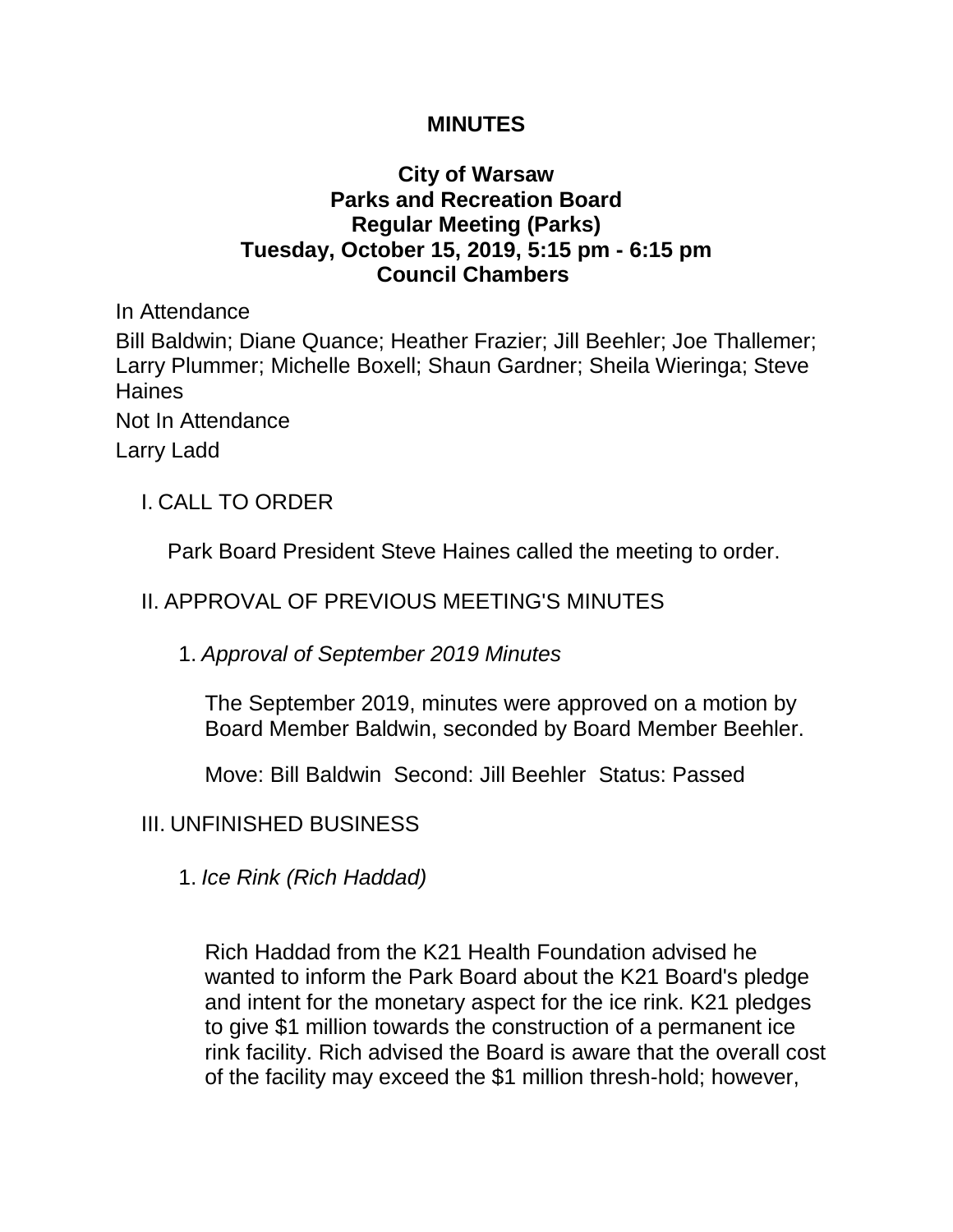their pledge amount remains the same. The Board would like the ice rink to be located in Central Kosciusko County or the greater Warsaw/Winona Lake area. The final consideration for the pledge is the facility should bring 12 months of value to the community. When the ice rink is not used for ice skating in the warmer months, they hope the facility can accomodate summer programs/events to allow for year round use.

Haddad then left it up to Board to ask any questions they may have regarding this opportunity. Board Member Boxell asked Hadded if their was a time limit placed on the pledge, such as an expiration date. Hadded advised their is no time limit on the pledge; however, the first obtainable plan turned in would be considered. Hadded further advised he does not want to make any assumptions the City of Warsaw Parks Department is the only interested party. If numerous plans are turned in, the K21 Board would vote on which plan would benefit the community best.

Park Board President Haines stated the ideal location would be at Bixler Park, where the current tennis courts are located. Essentially the courts would be removed, a building placed over the area, the coolants and mechanical aspect placed in the ground and then the courts re-poured to be used during the warmer months. Additionally, he would like to see the potential instead of four tennis courts, having it reduced to two courts and also add in two pickleball courts. The need for a storage unit to house necessary equipment would also be needed. The overall cost for the project is estimated between \$2-4 million.

Board Member Beehler asked Haddad about why they considered an ice rink over some other options. Hadded stated that over the course of several years, he has been approached about winter activities lacking within the community. After considering several options, he advised they determined an ice rink facility would help both motivate and increase families to engage in winter activities.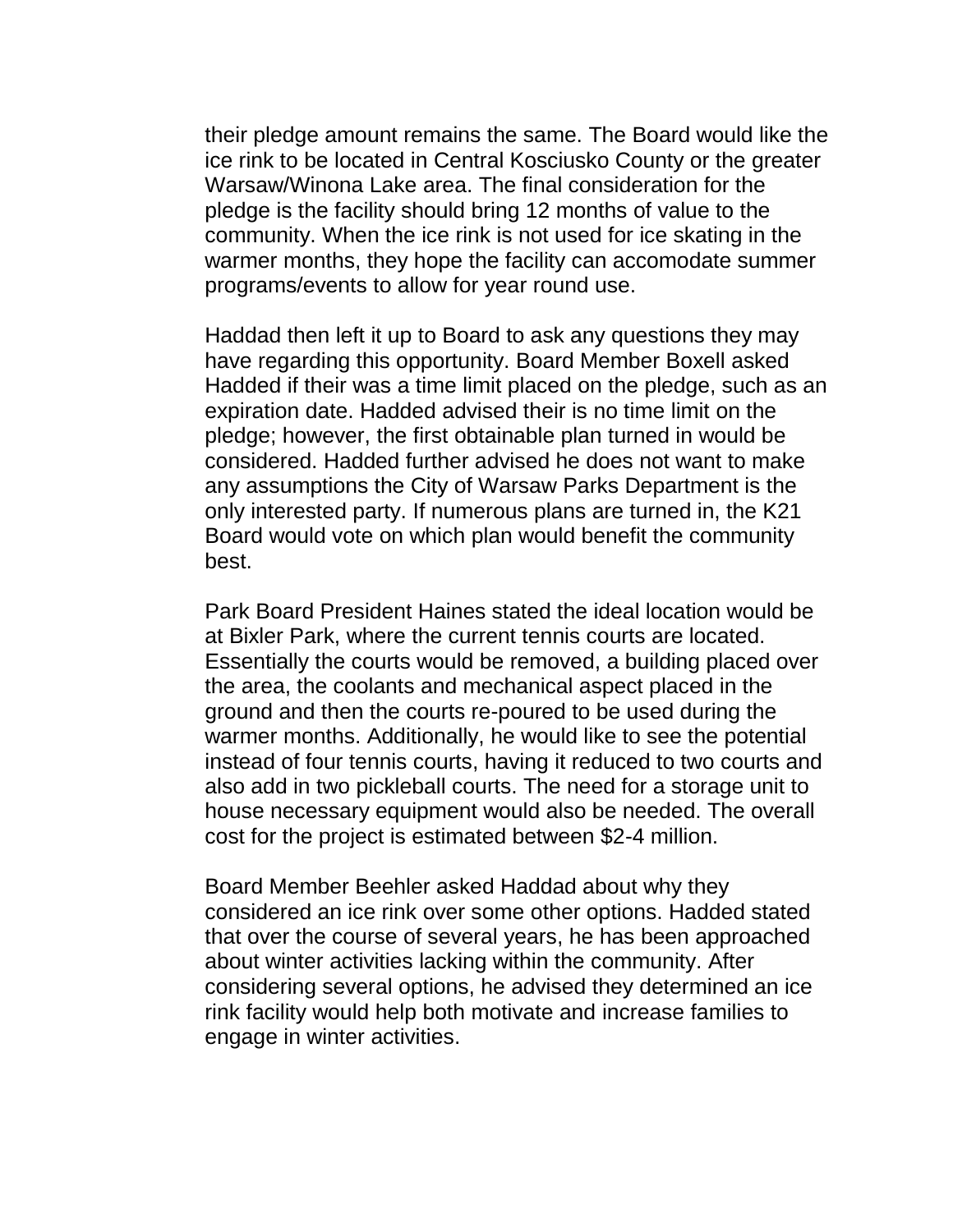A gentlemen named John Warren had asked Hadded if the K21 Board had a specific size they were interested in for the facility. Haddad informed the Board and public that an ideal size for the facility would need to be beneficial enough to help support the community and future events/programs that may occur at the location. Park Board President Haines stated they had met with Mike Holley, the Events Coordinator for Headwaters Park in Fort Wayne, and he advised an adequate size for the facility would be roughly 140X80. This size would accommodate about 150 skaters at one time.

Rob Parker, President and CEO of Kosciusko Chamber of Commerce and WCDC, read a letter from the WCDC Board expressing their support for the ice rink facility.

A motion to approve the decision to look further into the placement of an ice rink facility being with in the City of Warsaw Parks Department was approved by Board Member Baldwin, seconded by Board Member Boxell.

Move: Bill Baldwin Second: Michelle Boxell Status: Passed

#### 2. *Amphitheater Progress/Fees*

Maintenance Director Shaun Gardner stated the original contract with Roche Contracting for the amphitheater has been completed and they did a great job. The Park was able to find the additional funding to continue with the last row at the amphitheater. Bradford is currently completing that portion of the amphitheater now. We have planted some shrubs and flowers along the walk ways and round the amphitheater as well as have placed a sidewalk both at the bottom and top of it. Grass seed has been placed around the facility and we have one more sidewalk to place next week. 100 amp service has also been installed at the amphitheater.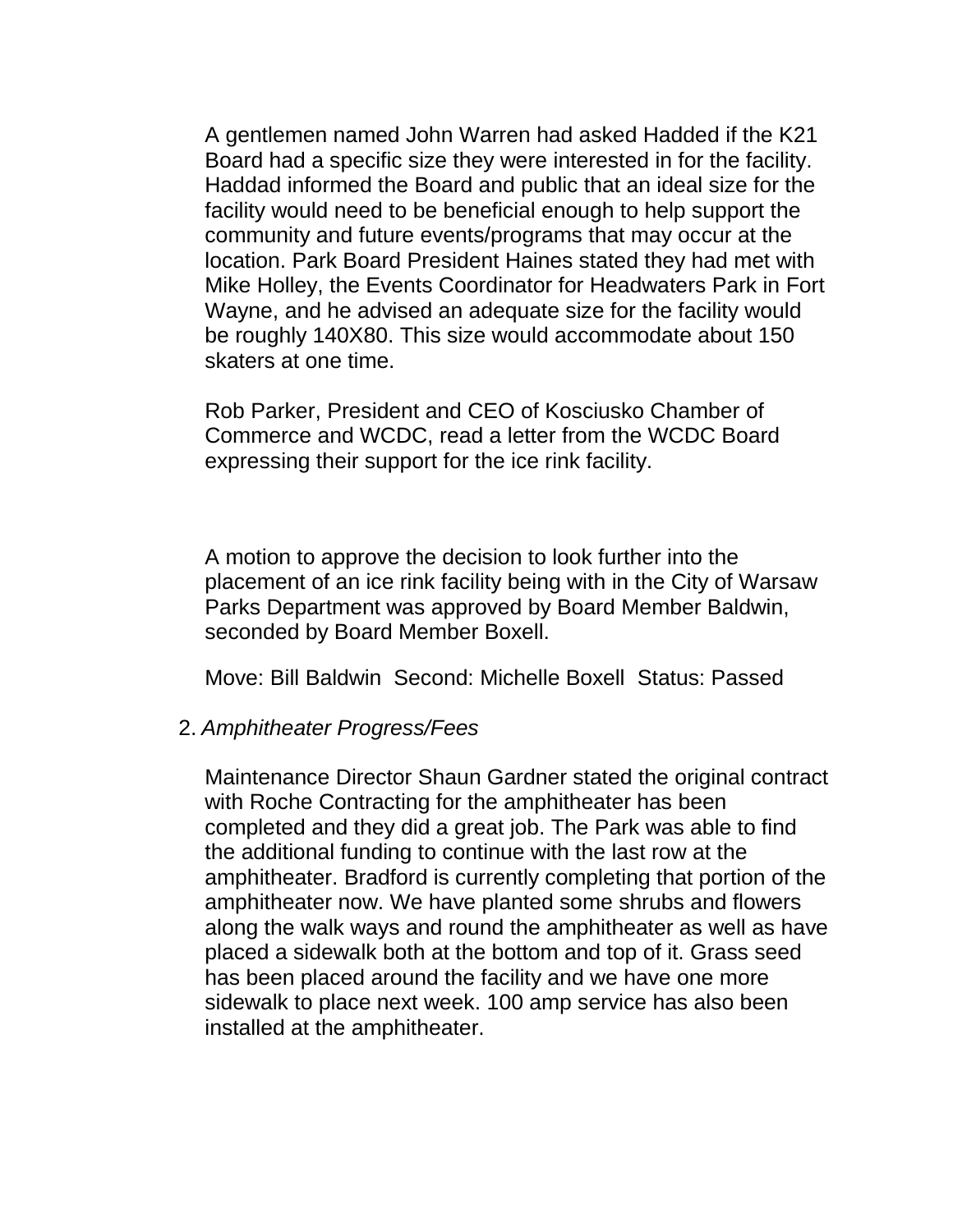Superintendent Plummer advised at last month's meeting, he asked the board to consider possible rental rates for the amphitheater in preparation for possibly being able to determine an amount at tonight's meeting. Additionally, Larry requested the Board considers dropping the damage deposit fee of \$250 for the Plaza as well.

Board Member Boxell advised she would like to set the rental fee for the amphitheater at \$100 and assess it after a full seasonal rental season to see if it would need to be lowered or even raised. Additionally, Boxell stated she would like to drop the damage deposit of the Plaza to \$100 and have the amphitheater match that rate.

A motion to approve the rental fees for the amphitheater at \$100 in addition to making the damage deposit fee for both the amphitheater and plaza \$100 was approved by Board member Boxell, seconded by none.

Due to a lack of second approval, the discussion was tabled until November's meeting.

Move: Michelle Boxell Second: Status: Tabled

#### IV. NEW BUSINESS

#### 1. *Maintenance Report*

Maintenance Director Gardner advised the campground is all packed up and winterized for the season. The designated parking area at Kelly Park has presented some issues which we are currently working on with G&G Hauling. While digging, we have found some natural springs and the worry is that it could ultimately affect the integrity of the parking lot. G&G is working on some plans to see if anything can be done in this area.